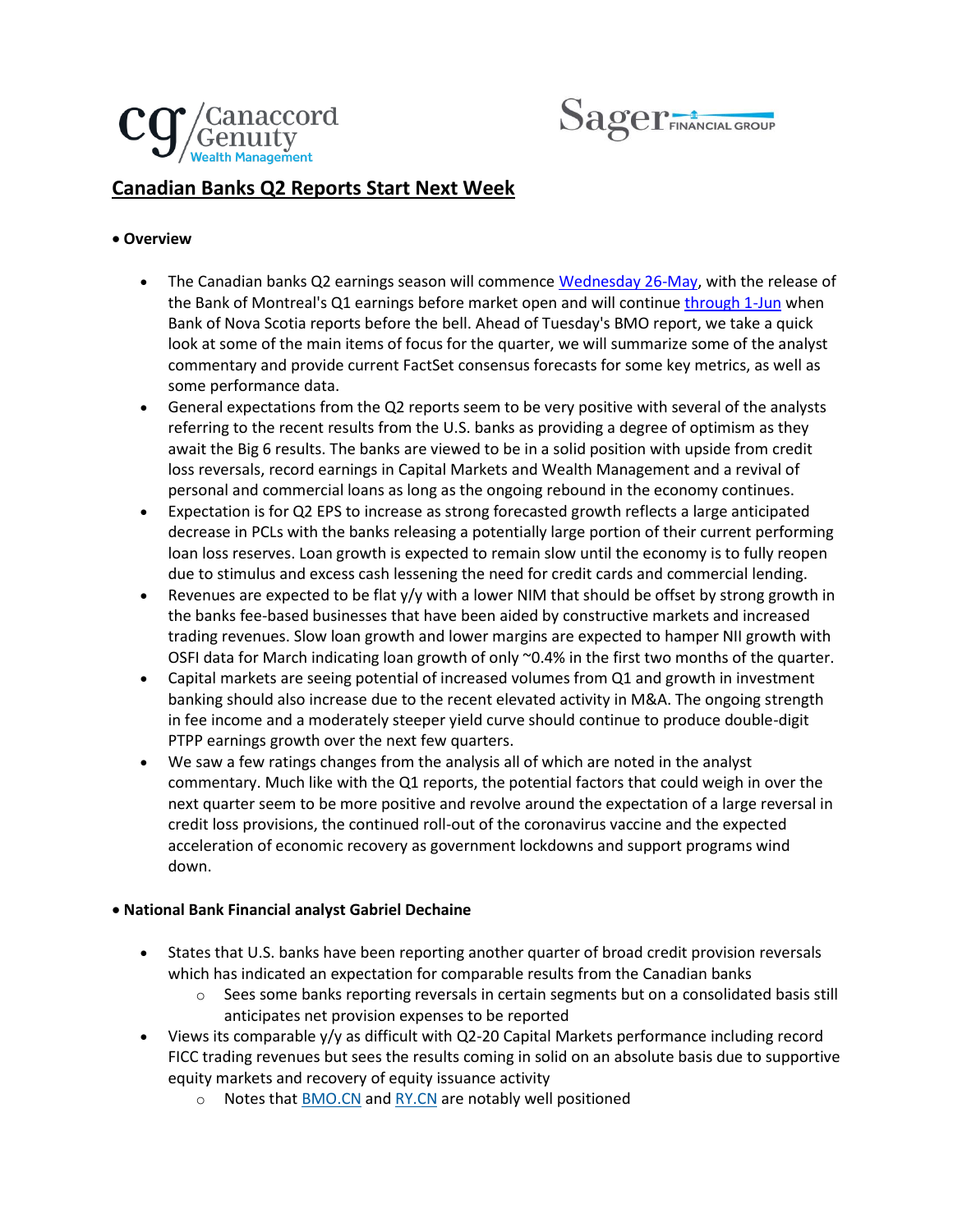



- Anticipates P&C banking segments will see a quarter built on loan growth from mortgage volumes but not from anything else significant as commercial lending remaining flat and credit card balances still ~15% below pre-pandemic levels
- Believes that Q2 results will be similar to Q1 showing strong credit metrics, solid Capital Markets and building CET1 ratios that are offset by anemic core business growth indicators
- Views H2-21 as positive with OSFI eliminating capital distribution restrictions, expectation of material credit provision reversals and a restart of consumer loan growth

# • **Veritas Investment Research analyst Nigel D'Souza**

- Sees the banks in an solid position with upside from credit loss reversals, record earnings in Capital Markets and Wealth Management and a revival of personal and commercial loans as long as there is not a decline in financial market conditions
- Anticipates the banks Q1 to be an upside surprise on earnings due to the large reversal it will see in PCLs with the Big Six potentially releasing close to half their current performing loan loss reserves
- Believes that loan growth will remain slow until the economy is to fully reopen due to stimulus and excess cash lessening the need for credit cards and commercial lending
	- $\circ$  Believes that in Q2 consumer and commercial balances will be slightly higher for domestic banking segments
- Predicts record results for Capital Markets and Wealth Management for Q2 for all six banks due to the recent results that have been reported by the U.S. banks and their assumptions for AUM increases
- As of 11-May, upgraded [NA.CN,](https://urldefense.com/v3/__http:/NA.CN__;!!Ei9jbvzSmg!Fft-oGfnZ7G91tYdSKnqtTPhr9OS_QIrPXP38K4cX7RBQAihRMPVOCc4EZv3gp8$) [RBC.CN](https://urldefense.com/v3/__http:/RBC.CN__;!!Ei9jbvzSmg!Fft-oGfnZ7G91tYdSKnqtTPhr9OS_QIrPXP38K4cX7RBQAihRMPVOCc4D8dIx1A$) and [TD.CN](https://urldefense.com/v3/__http:/TD.CN__;!!Ei9jbvzSmg!Fft-oGfnZ7G91tYdSKnqtTPhr9OS_QIrPXP38K4cX7RBQAihRMPVOCc4ho5t8xo$) to buy expecting NA and RY to see strong results from Capital Markets and solid AUM growth in Wealth Management and for TD to see solid reversals in PCLs
- Maintains a buy rating for [BMO.CN](https://urldefense.com/v3/__http:/BMO.CN__;!!Ei9jbvzSmg!Fft-oGfnZ7G91tYdSKnqtTPhr9OS_QIrPXP38K4cX7RBQAihRMPVOCc4GG0l8Fw$) a sector outperform rating for [CM.CN](https://urldefense.com/v3/__http:/CM.CN__;!!Ei9jbvzSmg!Fft-oGfnZ7G91tYdSKnqtTPhr9OS_QIrPXP38K4cX7RBQAihRMPVOCc4S89FVD8$) and sector underperform for [BNS.CN](https://urldefense.com/v3/__http:/BNS.CN__;!!Ei9jbvzSmg!Fft-oGfnZ7G91tYdSKnqtTPhr9OS_QIrPXP38K4cX7RBQAihRMPVOCc4K3TTdiU$)

### • **BMO Capital Markets analyst Sohrab Movahedi**

- Anticipates cash earnings to increase ~110% y/y for the Big 5 (BMO not covered) due to the easy comp from Q2-20
- Indicates that the average bank index forward P/E can improve to  $\sim$ 12.0x 2022E EPS from  $\sim$ 11.1x due to the positive operating environment. improved outlook, steeper yield curve, reduced credit costs and focus on operating leverage
	- $\circ$  Raised target prices for the Big 5 with [RY.CN](https://urldefense.com/v3/__http:/RY.CN__;!!Ei9jbvzSmg!Fft-oGfnZ7G91tYdSKnqtTPhr9OS_QIrPXP38K4cX7RBQAihRMPVOCc4rsF6cz4$) receiving the highest multiple at  $\sim$ 12.8x and [CM.CN](https://urldefense.com/v3/__http:/CM.CN__;!!Ei9jbvzSmg!Fft-oGfnZ7G91tYdSKnqtTPhr9OS_QIrPXP38K4cX7RBQAihRMPVOCc4S89FVD8$) the lowest at 11.6x
- Believes there will be flat revenue  $y/y$  and  $\sim$  6% lower NIM that will be offset by strong growth in the banks fee-based businesses which have been aided by constructive markets and increased trading revenues
- Expects PTPP earnings to be flat or slightly down based on its general flat revenues and blend of revenue that biased towards higher non-interest expense to revenue ratio
- Sees credit costs decreasing y/y but slightly above the low levels seen in the previous quarter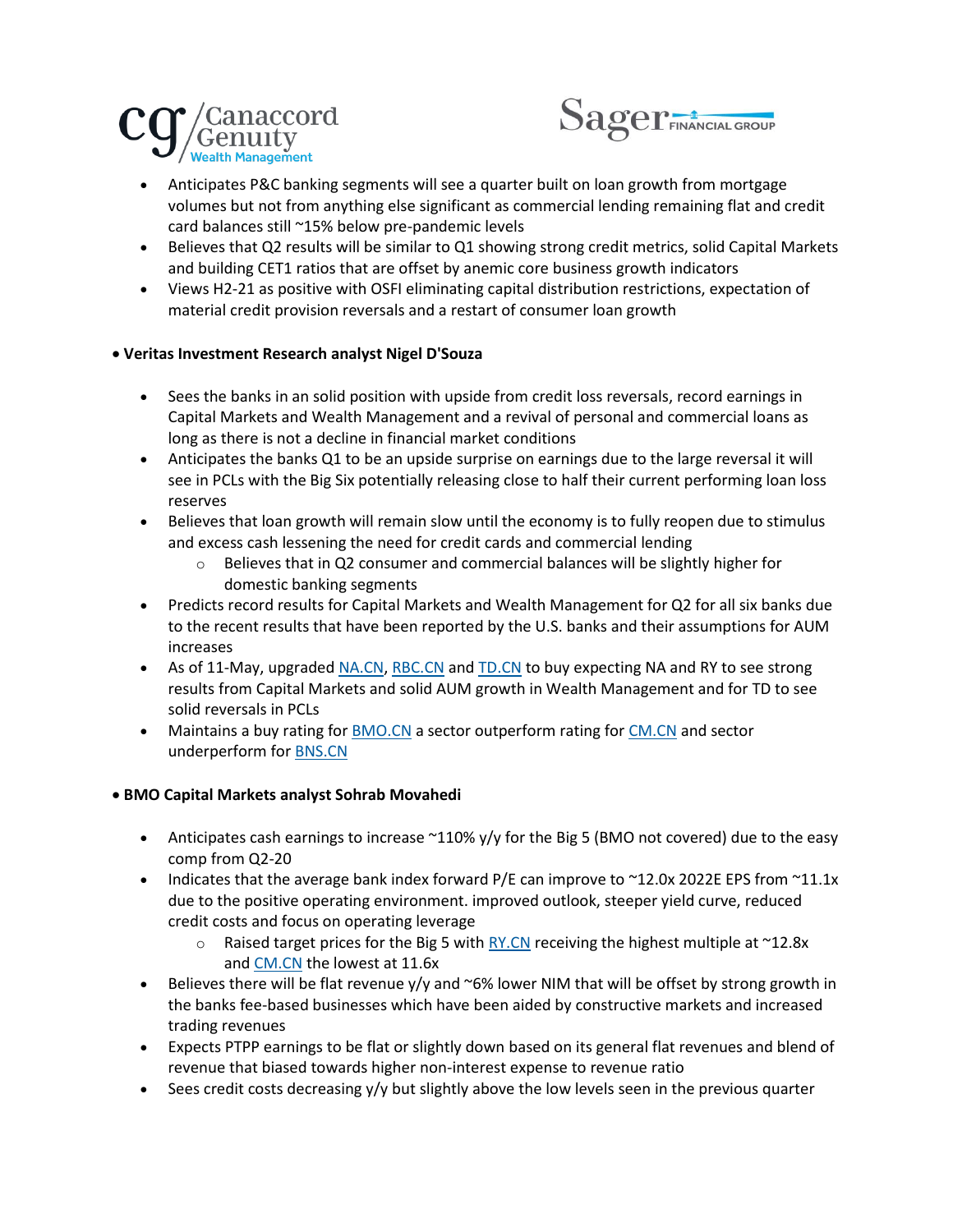



• Views the banks entering a new business cycle anticipating strong momentum in revenues from expansion/reopening, focus on improved operating leverage/expense management and reduced credit costs due to the release of reserves

# • **TD Securities analyst Mario Mendonca**

- Believes that Q2 EPS will increase  $\sim$  123% y/y which is down  $\sim$  7% q/q as solid forecasted growth echoes an anticipated ~85% y/y decrease in PCLs due to an ~\$8.4B decrease in performing loan PCLs
	- $\circ$  Sees the market shifting to growth, notably in PTPP earnings, due to the solid credit levels and improved credit outlook
- Anticipates an average ~1% increase in PTPP earnings for the Big Six with a wide imbalance within the group
	- $\circ$  Sees BMO reporting the leading PTPP growth result within the group due to lower NIM sensitivity to falling interest rates and more exposure to capital markets revenue
- Indicates that their Q2 EPS expectations are 7-14% above consensus and after adjusting their PCL and NIM forecasts, their FY21 and FY22 EPS are between 9-12% above consensus
	- $\circ$  Notes that due to positive U.S. bank results and an improved outlook, they have adjusted performing loan reserve releases of ~10bps in FY21 and 4bps in FY22
- Expects ongoing strength in fee income and a moderately steeper yield curve continuing to produce double-digit PTPP earnings growth by the end of FY21 and into FY22
- Notes their belief that the banks will outperform insurance companies in the near future as they anticipate that investors will follow the expected solid earnings above consensus

### • **CIBC Capital Markets analyst Paul Holden**

- Believes that slow loan growth and lower margins will hamper NII growth as OSFI data for March indicates loan growth of only ~0.4% in the first two months of the quarter and sees a moderated sequential decline of ~1% for NII
	- $\circ$  Sees NIMs coming in flat q/q due to no movement in short-term rates
- Refers to the quick recovery seen in fee income and anticipates this to reappear in Q2 with growth of ~2% q/q as moderate growth is expected in card fees, banking fees and lending fees
- Indicates that capital markets are seeing potential of increased volumes from Q1 and believes that growth in investment banking should also increase due to the recent elevated activity in M&A
	- $\circ$  Sees capital markets-related revenue increasing by  $\sim$ 11% q/q on average
- States that banks are currently holding excess performing credit allowances as delinquencies continue to be low and expects total PCL ratio to be ~31bps on average which is ~10bps ahead of last quarter
	- o Updated estimates for large provision turnaround in Q4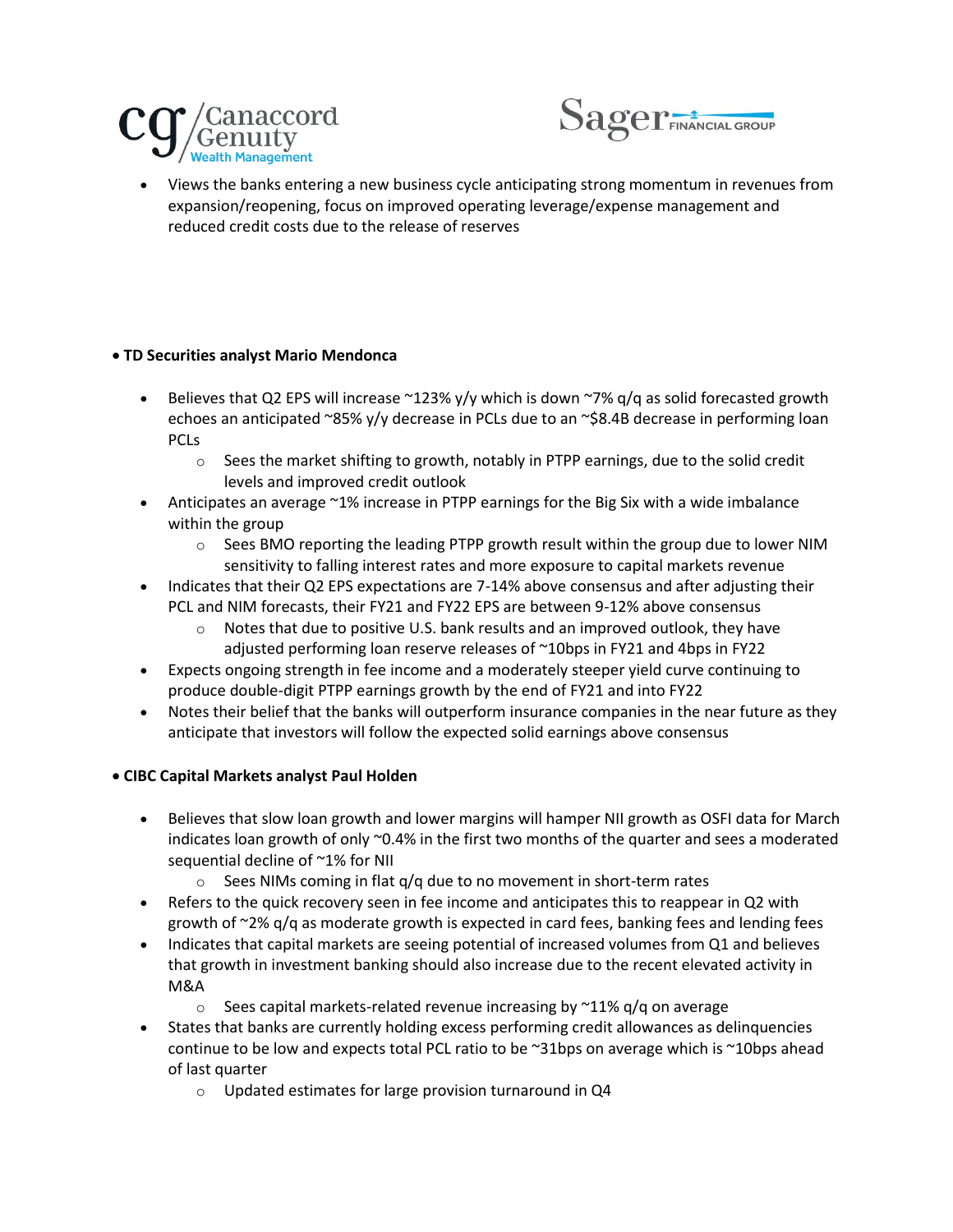



Expects to see positive operating leverage of  $\sim$ 1.5% on average

### • **FactSet Estimates**

- [BMO.CN](https://urldefense.com/v3/__http:/BMO.CN__;!!Ei9jbvzSmg!Fft-oGfnZ7G91tYdSKnqtTPhr9OS_QIrPXP38K4cX7RBQAihRMPVOCc4GG0l8Fw$) -- [26-May](outlook-data-detector://5/) before market open
	- $\circ$  EPS (ex-items) C\$2.75 (12 estimates; range C\$2.25-3.07) vs C\$3.06 in prior quarter
	- o Revenues C\$6.15B (10 estimates; range C\$5.73-6.47B) vs C\$6.37B in prior quarter
	- o Net interest margin 1.59% (6 estimates; range 1.24-1.93%) vs 1.62% in prior quarter
	- o Efficiency ratio (adj.) 56.9% (5 estimates; range 55.9-58.4%) vs 56.3% in prior quarter
	- o PCLs C\$235.3M (7 estimates; range C\$-11-411M) vs C\$156M in prior quarter
	- o CET1 Ratio 12.6% (9 estimates; range 12.3-13%) vs 12.4% in prior quarter
	- o Dividend C\$1.06 vs C\$1.06 in prior quarter
- [BNS.CN](https://urldefense.com/v3/__http:/BNS.CN__;!!Ei9jbvzSmg!Fft-oGfnZ7G91tYdSKnqtTPhr9OS_QIrPXP38K4cX7RBQAihRMPVOCc4K3TTdiU$) -- [1-Jun](outlook-data-detector://6/) before market open
	- $\circ$  EPS (ex-items) C\$1.75 (12 estimates; range C\$1.61-1.95) vs C\$1.88 in prior quarter
	- o Revenues C\$7.83B (10 estimates; range C\$7.7-8.24B) vs C\$8.07B in prior quarter
	- $\circ$  Net interest margin 1.94% (7 estimates; range 1.66-2.71%) vs 1.87% in prior quarter
	- o Efficiency ratio (adj.) 52.6% (6 estimates; range 50.8-53.8%) vs 51.8% in prior quarter
	- o PCLs C\$689.5M (6 estimates; range C\$572-805M) vs C\$764M in prior quarter
	- o CET1 Ratio 12.3% (9 estimates; range 12-12.5%) vs 12.2% in prior quarter
	- o Dividend C\$0.9 vs C\$0.9 in prior quarter
- [CM.CN](https://urldefense.com/v3/__http:/CM.CN__;!!Ei9jbvzSmg!Fft-oGfnZ7G91tYdSKnqtTPhr9OS_QIrPXP38K4cX7RBQAihRMPVOCc4S89FVD8$) -- [27-May](outlook-data-detector://7/) before market open
	- $\circ$  EPS (ex-items) C\$3.01 (12 estimates; range C\$2.74-3.39) vs C\$3.58 in prior quarter
	- o Revenues C\$4.8B (10 estimates; range C\$4.68-4.91B) vs C\$4.96B in prior quarter
	- o Net interest margin 1.65% (7 estimates; range 1.27-2.46%) vs 1.6% in prior quarter
	- $\circ$  Efficiency ratio (adj.) 57% (5 estimates; range 54.6-59.5%) vs 54.15% in prior quarter
	- o PCLs C\$234M (7 estimates; range C\$-2-377M) vs C\$147M in prior quarter
	- $\circ$  CET1 Ratio 12.4% (9 estimates; range 12.2-12.6%) vs 12.3% in prior quarter
	- o Dividend C\$1.46 vs C\$1.46 in prior quarter
- [NA.CN](https://urldefense.com/v3/__http:/NA.CN__;!!Ei9jbvzSmg!Fft-oGfnZ7G91tYdSKnqtTPhr9OS_QIrPXP38K4cX7RBQAihRMPVOCc4EZv3gp8$) -- [27-May](outlook-data-detector://8/) before market open
	- o EPS (ex-items) C\$1.99 (12 estimates; range C\$1.83-2.26) vs C\$2.15 in prior quarter
	- o Revenues C\$2.17B (11 estimates; range C\$2.07-2.24B) vs C\$2.22B in prior quarter
	- $\circ$  Net interest margin 1.85% (8 estimates; range 1.36-2.45%) vs 2.18% in prior quarter
	- o Efficiency ratio (adj.) 53.1% (7 estimates; range 49.3-56.1%) vs 51.7% in prior quarter
	- o PCLs C\$82.1M (8 estimates; range C\$-2-120M) vs C\$81M in prior quarter
	- o CET1 Ratio 12.1% (10 estimates; range 11.8-12.4%) vs 11.7% in prior quarter
	- o Dividend C\$0.71 vs C\$0.71 in prior quarter
- [RY.CN](https://urldefense.com/v3/__http:/RY.CN__;!!Ei9jbvzSmg!Fft-oGfnZ7G91tYdSKnqtTPhr9OS_QIrPXP38K4cX7RBQAihRMPVOCc4rsF6cz4$) -- [27-May](outlook-data-detector://9/) before market open
	- $\circ$  EPS (ex-items) C\$2.51 (12 estimates; range C\$2.35-2.75) vs C\$2.66 in prior quarter
	- o Revenues C\$11.05B (6 estimates; range C\$10.67-11.36B) vs C\$11.67B in prior quarter
	- $\circ$  Net interest margin 1.45% (5 estimates; range 1.29-1.55%) vs 1.48% in prior quarter
	- o Efficiency ratio (adj.) 55.3% (6 estimates; range 50.1-57.2%) vs 56.1% in prior quarter
	- o PCLs C\$273.3M (6 estimates; range C\$-22-503M) vs C\$110M in prior quarter
	- o CET1 Ratio 12.6% (9 estimates; range 12.4-12.8%) vs 12.5% in prior quarter
	- o Dividend C\$1.08 vs C\$1.08 in prior quarter
- [TD.CN](https://urldefense.com/v3/__http:/TD.CN__;!!Ei9jbvzSmg!Fft-oGfnZ7G91tYdSKnqtTPhr9OS_QIrPXP38K4cX7RBQAihRMPVOCc4ho5t8xo$) -- [27-May](outlook-data-detector://10/) before market open